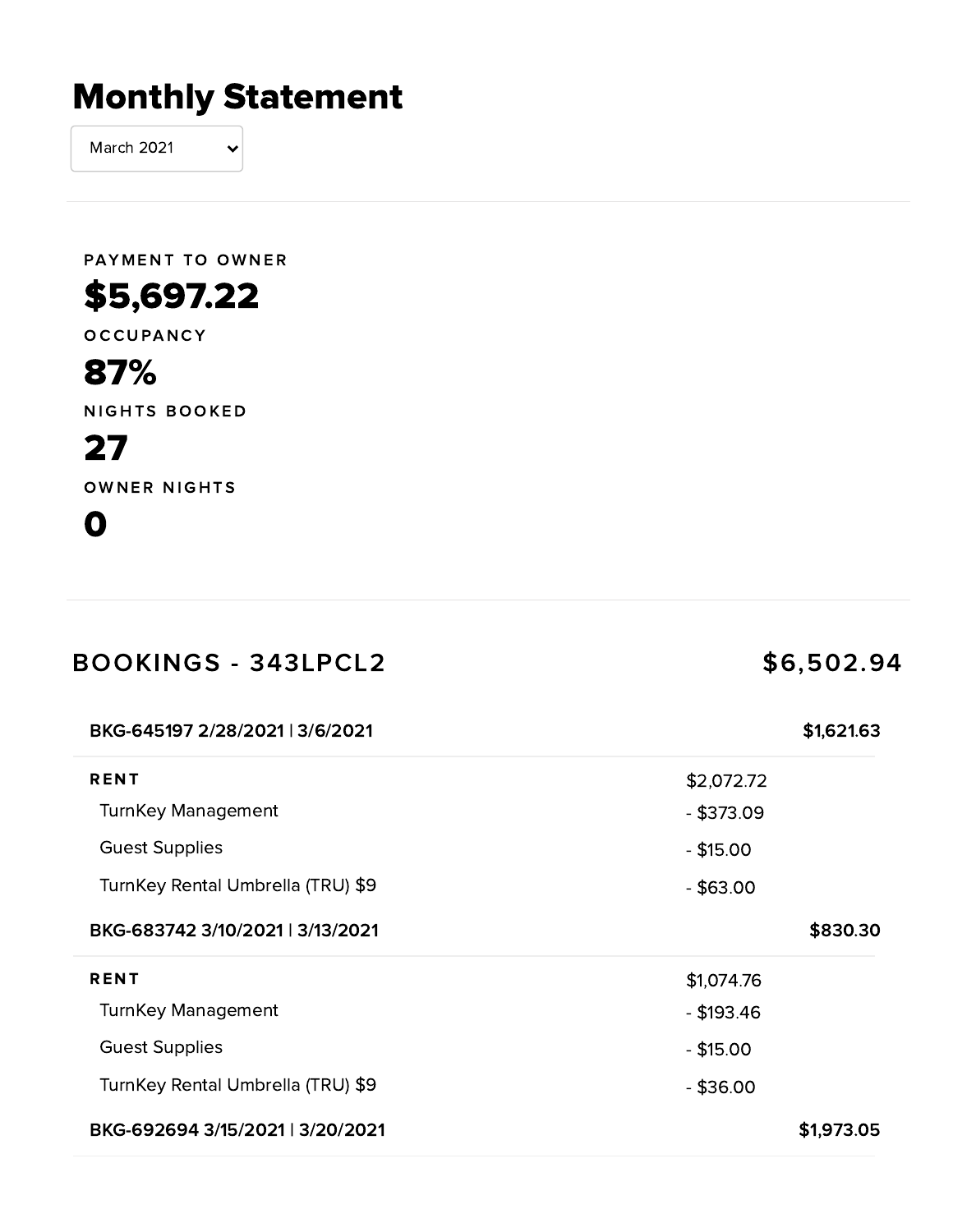| <b>RENT</b>                       | \$2,490.31   |            |
|-----------------------------------|--------------|------------|
| <b>TurnKey Management</b>         | $-$ \$448.26 |            |
| <b>Guest Supplies</b>             | $-$ \$15.00  |            |
| TurnKey Rental Umbrella (TRU) \$9 | $-$ \$54.00  |            |
| BKG-688044 3/21/2021   3/26/2021  |              | \$1,367.26 |
| <b>RENT</b>                       | \$1,751.54   |            |
| <b>TurnKey Management</b>         | $-$ \$315.28 |            |
| <b>Guest Supplies</b>             | $-$ \$15.00  |            |
| TurnKey Rental Umbrella (TRU) \$9 | $-$ \$54.00  |            |
| BKG-7300413/27/2021 3/28/2021     |              | \$251.01   |
| <b>RENT</b>                       | \$346.35     |            |
| <b>TurnKey Management</b>         | $-$ \$62.34  |            |
| <b>Guest Supplies</b>             | $-$ \$15.00  |            |
| TurnKey Rental Umbrella (TRU) \$9 | $- $18.00$   |            |
| BKG-687929 3/29/2021   3/31/2021  |              | \$459.69   |
| <b>RENT</b>                       | \$611.82     |            |
| <b>TurnKey Management</b>         | $-$ \$110.13 |            |
| <b>Guest Supplies</b>             | $-$ \$15.00  |            |
| TurnKey Rental Umbrella (TRU) \$9 | $-$ \$27.00  |            |
|                                   |              |            |
|                                   |              |            |
|                                   |              |            |
| <b>EXPENSES &amp; ADJUSTMENTS</b> |              |            |

| Time and Bulb cost of multiple lights out in unit   03/05/21 |
|--------------------------------------------------------------|
| 343LPCL2                                                     |

2 K blankets, 1 Q comforter set | 03/23/21 | 343LPCL2 - \$93.40

- \$146.82

oven glass door shattered mid-bake | 03/24/21 | 343LPCL2  $\qquad \qquad \qquad$  \$260.00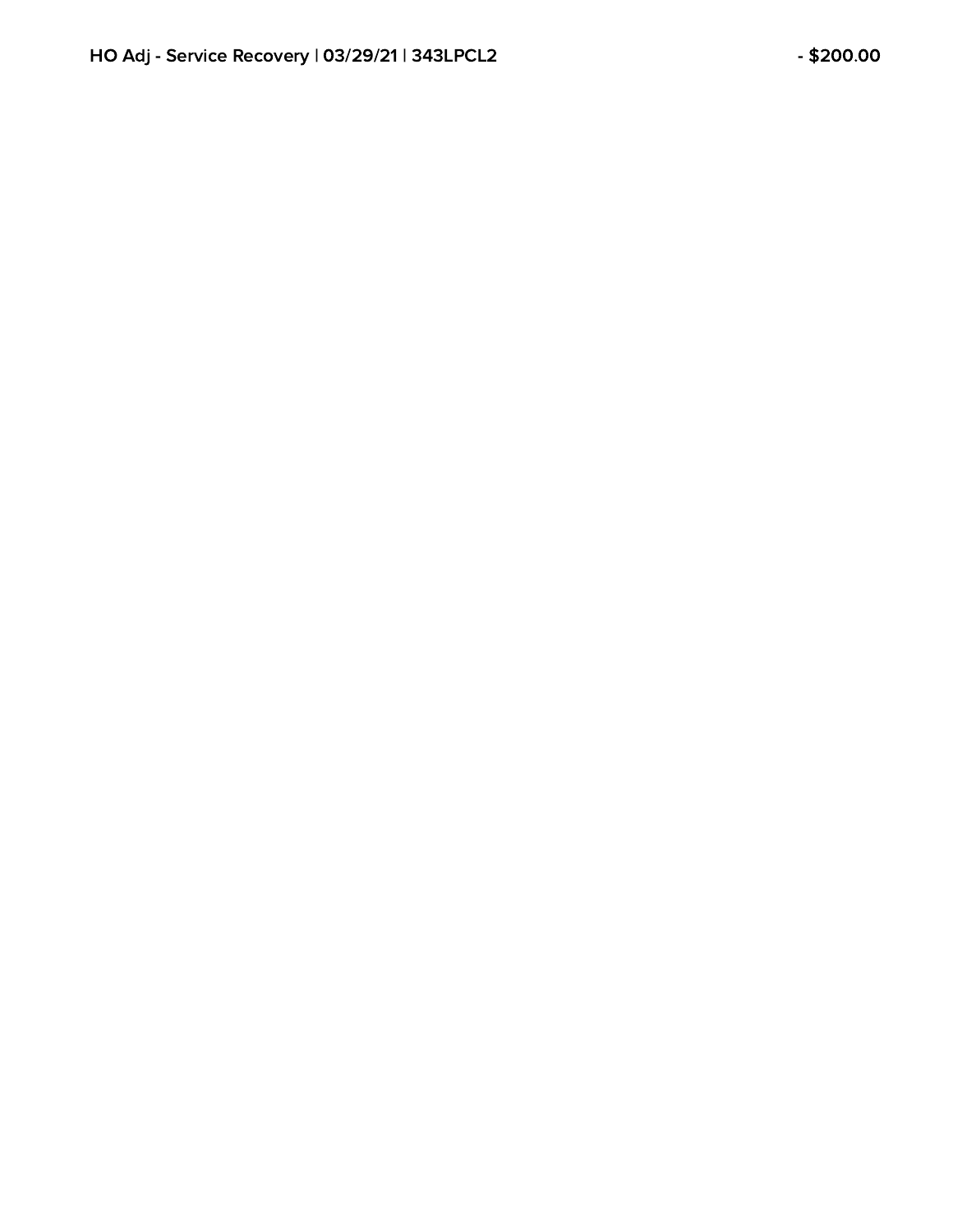| Average daily rate $\bigcirc$       |                    |
|-------------------------------------|--------------------|
| \$488.21                            |                    |
| <b>く March 2021 snapshot</b>        | ⋋                  |
| \$8,347.50<br>Gross rental revenue  | 6<br>Reservations  |
| <b>Upcoming bookings</b>            |                    |
| \$14,245.46<br>Gross rental revenue | Reservations       |
| <b>Completed bookings</b>           |                    |
| \$29,765.93<br>Gross rental revenue | 19<br>Reservations |